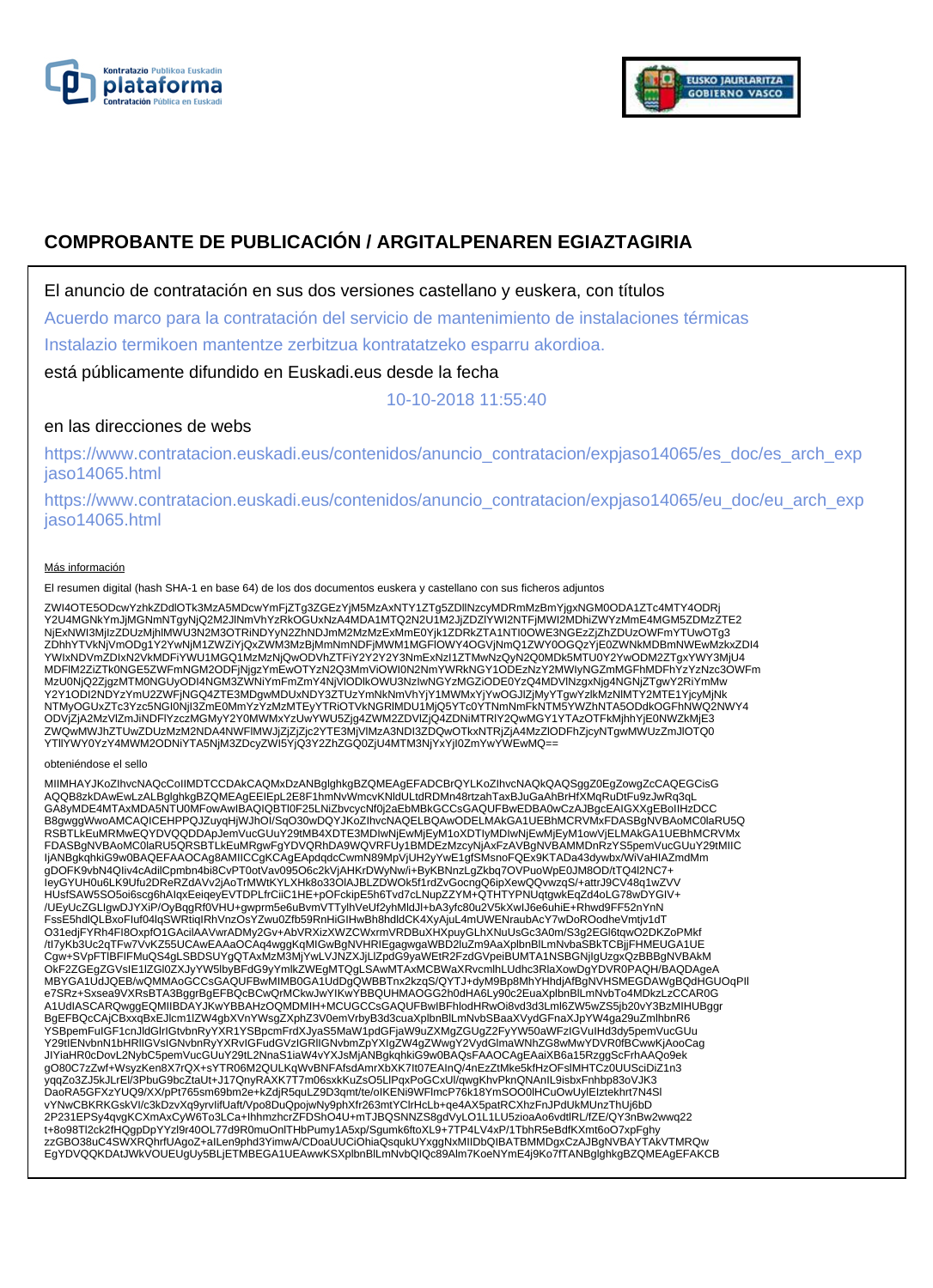



9zAaBgkghkiG9w0BCOMxDOYLKoZIbycNAQkQAQQwHAY.JKoZIbycNAQkFMQ8XDTF4MTAxMDA5NTU0MFowLwY.JKoZIbycNAQkFMSIF IDvaiv9IACEIJIL5QdCF0qZwInup4IwqCGLnbmv8XkJIMIGJBqsqhkiG9w0BCRACLzF6MHqwdjB0BCDNdwo7pQBbrD9u8p5/pMe+ oe9BvIISU1baDdGPBFySGTBQMDykOjA4MQswCQYDVQQGEwJFUzEUMBIGA1UECgwLSVpFTIBFIFMuQS4xEzARBgNVBAMMCkl6ZW5w ZS5jb20CEHPPQJZuyqHjWJhOl/SqO30wDQYJKoZlhvcNAQEBBQAEgglAalltDqNeAuZ75xfEduWu244wcvC9mn58njRS/wzfHjyi 0RXnyNMtIDLen/ng8wdpR22nt5K8V3RvQJW8ODz072vC9doj/N+sg5sCJTPBOier8rojWF5CqiK7YLpkt98zd3jdgOHGXh6iKnNl i8kMiA8FL3pwskpqBVKZNml85SX8yGWvJ6EtWWLdLKnCpcKS4HT1FMtsVPlaFQl6n/Vlf7bBgIDMhlRO81zTvQeQeAkiNfO8ioGN ENC6SFMzs2n4ZetGhdmDJrsW7MATGKbldlEoTL0arF0q4drMA80RN+6FOeBC/il062d9tPNmWeWtMnB9L4wQnj0e4Bgo8y6oHW6e rmgY6tIGI65/q+yTglJaYAFnF7otoWnfWkW+fG+CKAezT7AShX1uk6R3i0jcFf08uk0rTq0mWqd+oCM889LSYjhwat8D14Y79xZO HJOmTpxxjAoHxbO+MbHT9OHE2nlbAbYOXqjxwqRh5GNIRJWLq9VJaWTNhXShpExPtptr/0Cl/8nKBSk6VU+ooPTPXZzLjI0MiJAG OT5hWDAmaoyAAp+SwXVmapBoEfHw+dParo9vDSWsiDi865Flmw1SDN2avcibHBW3zLStHgrc9OsjKvEuiKMrnRfVvvPVJY7eoCtQ cg1m4MqO75aGC9LW88ArnduaYdbiMAghXHcenNE=

Kontratuaren iragarkia, gaztelaniaz eta eskaraz, izenburuekin

Acuerdo marco para la contratación del servicio de mantenimiento de instalaciones térmicas Instalazio termikoen mantentze zerbitzua kontratatzeko esparru akordioa.

Euskadi.eus webgunean argitaratzen da data honetatik

2018-10-10 11:55:40

### web hauen helbideetan

https://www.contratacion.euskadi.eus/contenidos/anuncio\_contratacion/expjaso14065/es\_doc/es\_arch\_exp iaso14065.html

https://www.contratacion.euskadi.eus/contenidos/anuncio\_contratacion/expjaso14065/eu\_doc/eu\_arch\_exp jaso14065.html

#### Informazio gehiago

Bi dokumentuen (euskara eta gaztelania) laburpen digitala (hash SHA-1, 64 oinarriarekin), erantsitako fitxategiekin

ZWI4OTE5ODcwYzhkZDdlOTk3MzA5MDcwYmFjZTg3ZGEzYjM5MzAxNTY1ZTg5ZDllNzcyMDRmMzBmYjgxNGM0ODA1ZTc4MTY4ODRj<br>Y2U4MGNkYmJjMGNmNTgyNjQ2M2JlNmVhYzRkOGUxNzA4MDA1MTQ2N2U1M2JjZDZIYWI2NTFjMWI2MDhiZWYzMmE4MGM5ZDMzZTE2 NjExNWI3MjIzZDUzMjhIMWU3N2M3OTRiNDYyN2ZhNDJmM2MzMzExMmE0Yjk1ZDRkZTA1NTI0OWE3NGEzZjZhZDUzOWFmYTUwOTg3 ZDhhYTVkNjVmODg1Y2YwNjM1ZWZiYjQxZWM3MzBjMmNmNDFjMWM1MGFIOWY4OGVjNmQ1ZWY0OGQzYjE0ZWNkMDBmNWEwMzkxZDI4 YWIxNDVmZDIxN2VkMDFiYWU1MGQ1MzMzNjQwODVhZTFiY2Y2Y2Y3NmExNzI1ZTMwNzQyN2Q0MDk5MTU0Y2YwODM2ZTgxYWY3MjU4 MDFIM2ZiZTk0NGE5ZWFmNGM2ODFjNjgzYmEwOTYzN2Q3MmViOWI0N2NmYWRkNGY1ODEzNzY2MWIyNGZmMGFhMDFhYzYzNzc3OWFm MzU0NjQ2ZjgzMTM0NGUyODI4NGM3ZWNiYmFmZmY4NjVIODIkOWU3NzlwNGYzMGZiODE0YzQ4MDVINzgxNjg4NGNjZTgwY2RiYmMw<br>Y2Y1ODI2NDYzYmU2ZWFjNGQ4ZTE3MDgwMDUxNDY3ZTUzYmNkNmVhYjY1MWMxYjYwOGJIZjMyYTgwYzlkMzNIMTY2MTE1YjcyMjNk<br>NTMyOGUxZTc3Yzc5NGI0 ODVIZIA2MzVIZmJiNDFIYzczMGMVY2Y0MWMxYzUwYWU5Ziq4ZWM2ZDVIZiQ4ZDNiMTRIY2QwMGY1YTAzOTFkMihhYiE0NWZkMiE3 OU VEHALUM UNIVERSITYI ATTA TURE UNIVERSITYI VALTALUM UNIVERSITYI TAIMU UNIVERSITYI TAASTI NIVIII TUOMAANILES<br>TUVQWMWJhZTUwZDUzMzM2NDA4NWFIMWJjZjZjc2YTE3MjVIMzA3NDI3ZDQwOTkxNTRjZjA4MzZIODFhZjcyNTgwMWUzZmJIOTQ0<br>YTIIYWY0YzY4

denboran digitalki zigilatu zuena

#### zigilua lortzen

MIIMHAYJKoZIhvcNAQcCoIIMDTCCDAkCAQMxDzANBglghkgBZQMEAgEFADCBrQYLKoZIhvcNAQkQAQSggZ0EgZowgZcCAQEGCisG AQQB8zkDAwEwLzALBglghkgBZQMEAgEEIEpL2E8F1hmNvWmcvKNldULtdRDMn48rtzahTaxBJuGaAhBrHfXMqRuDtFu9zJwRq3qL<br>GA8yMDE4MTAxMDA5NTU0MFowAwIBAQIQBTI0F25LNiZbvcycNf0j2aEbMBkGCCsGAQUFBwEDBA0wCzAJBgcEAIGXXgEBoIIHzDCC ERGWIND MARIA WARD WAS ARRESTED FOR A MARIA WAS ARRESTED ON A SUBMISSION OF A MARIA CONSUMING A SUBMISSION OF A<br>RSBTLKEUMRMWEQYDVQQDDApJemVucGUuY29tMB4XDTE3MDIwNjEwMjEyM1oXDTIyMDIwNjEwMjEyM1owVjELMAkGA1UEBhMCRVMx FDASBgNVBAoMC0laRU5QRSBTLkEuMRgwFgYDVQRhDA9WQVRFUy1BMDEzMzcyNjAxFzAVBgNVBAMMDnRzYS5pemVucGUuY29tMIIC ljANBgkqhkiG9w0BAQEFAAOCAg8AMIICCgKCAgEApdqdcCwmN89MpVjUH2yYwE1gfSMsnoFQEx9KTADa43dywbx/WiVaHIAZmdMm gDOFK9vbN4Qliv4cAdilCpmbn4bi8CvPT0otVav095O6c2kVjAHKrDWyNw/i+ByKBNnzLgZkbq7OVPuoWpE0JM8OD/tTQ4l2NC7+ IeyGYUH0u6LK9Ufu2DReRZdAVv2jAoTrMWtKYLXHk8o33OIAJBLZDWOk5f1rdZvGocngQ6ipXewQQvwzqS/+attrJ9CV48q1wZVV HUsfSAW5SO5oi6scg6hAlqxEeiqeyEVTDPLfrCiiC1HE+pOFckipE5h6Tvd7cLNupZZYM+QTHTYPNUqtgwkEqZd4oLG78wDYGIV+ /UEyUcZGLIgwDJYXiP/OyBqgRf0VHU+gwprm5e6uBvmVTTylhVeUf2yhMldJl+bA3yfc80u2V5kXwlJ6e6uhiE+Rhwd9FF52nYnN FssE5hdlQLBxoFluf04lqSWRtiqIRhVnzOsYZwu0Zfb59RnHiGIHwBh8hdldCK4XyAjuL4mUWENraubAcY7wDoROodheVmtjv1dT<br>O31edjFYRh4Fl8OxpfO1GAcilAAVwrADMy2Gv+AbVRXizXWZCWxrmVRDBuXHXpuyGLhXNuUsGc3A0m/S3g2EGl6tqwO2DKZoPMkf /tl7yKb3Uc2qTFw7VvKZ55UCAwEAAaOCAq4wggKqMIGwBgNVHRIEgagwgaWBD2luZm9AaXplbnBlLmNvbaSBkTCBjjFHMEUGA1UE